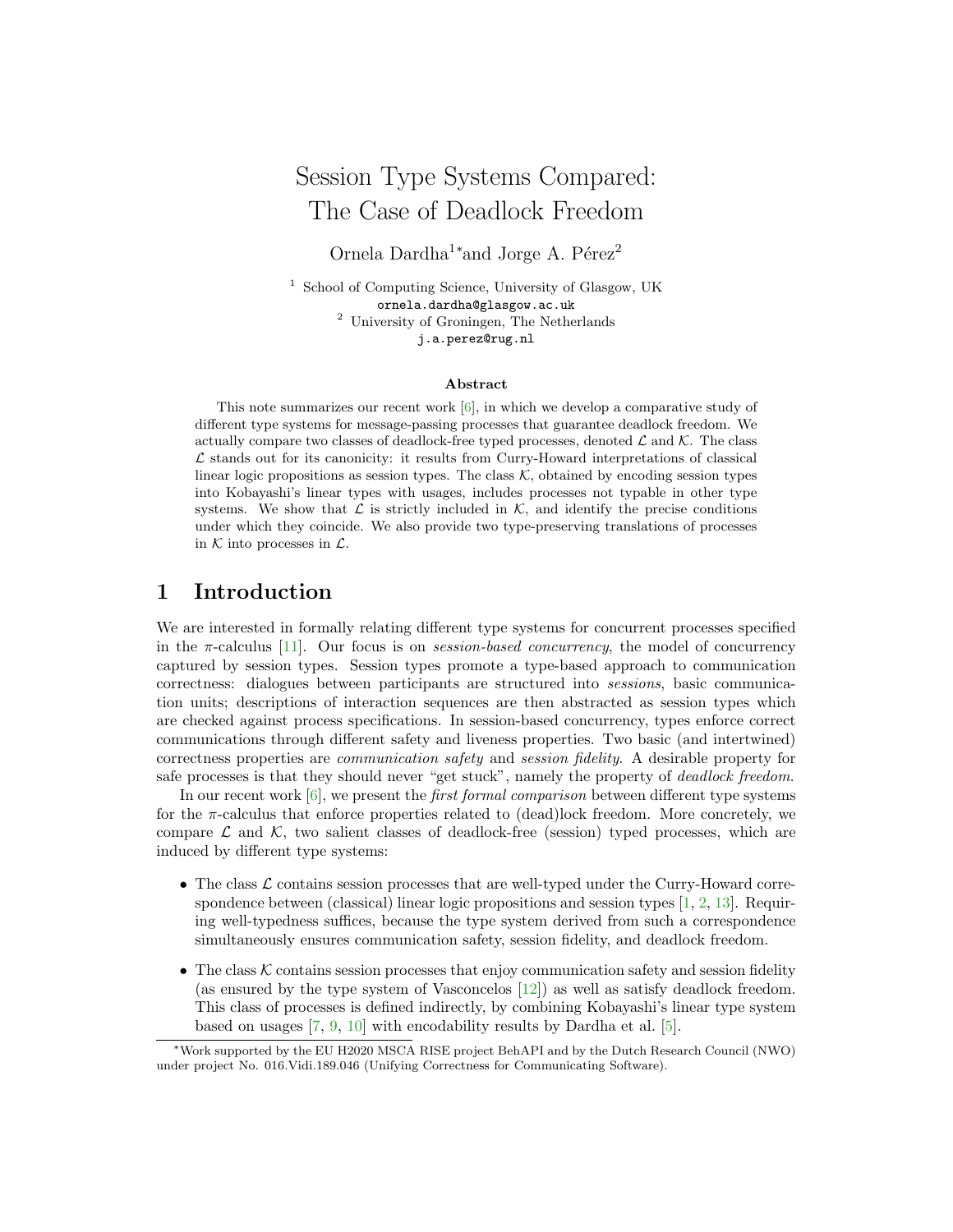

<span id="page-1-0"></span>Figure 1: Summary of type systems, languages with deadlock freedom (DF), and encodings between them (indicated by solid black arrows). Main results in our recent work [\[6\]](#page-2-0) are denoted by purple lines: our separation result, based on the coincidence of  $\mathcal L$  and  $\mu \mathcal K$  is indicated by the solid line with reversed arrowheads; our unifying result is indicated by the dashed arrow.

## 2 Contributions

Our work develops two kinds of technical results, summarized by Figure [1.](#page-1-0) On the one hand, we give results that *separate* the classes  $\mathcal L$  and  $\mathcal K$  by precisely characterizing the fundamental differences between them; on the other hand, we precisely explain how to unify these classes by showing how their differences can be overcome to translate processes in  $K$  into processes into  $\mathcal{L}$ . More in details:

• To separate L from K, we define  $\mu$ K: a sub-class of K whose definition internalizes the key aspects of the Curry-Howard interpretations of session types. In particular,  $\mu\mathcal{K}$  adopts the principle of "composition plus hiding", a distinguishing feature of the interpretations in  $[1, 13]$  $[1, 13]$ , by which the cut rule in linear logic is interpreted as the concurrent cooperation between two processes that interact on exactly one session channel.

We show that  $\mathcal L$  and  $\mu \mathcal K$  coincide (Theorem [A.2\)](#page-2-12). This gives us a separation result: there are deadlock-free session processes that cannot be typed by systems derived from the Curry-Howard interpretation of session types [\[1,](#page-2-2) [2,](#page-2-3) [13\]](#page-2-4), but that are admitted as typable by the (indirect) approach of [\[3,](#page-2-14) [4\]](#page-2-15).

• To unify  $\mathcal L$  and  $\mathcal K$ , we define two translations of processes in  $\mathcal K$  into processes in  $\mathcal L$ (Definition [A.1\)](#page-2-13). Intuitively, because the difference between  $\mathcal L$  and  $\mathcal K$  lies in the forms of parallel composition they admit (restricted in  $\mathcal{L}$ , liberal in  $\mathcal{K}$ ), it is natural to transform a process in  $K$  into another, more parallel process in  $\mathcal{L}$ . In essence, the first translation, denoted  $\langle \cdot \rangle$  (Definition [A.1\)](#page-2-13), exploits type information to replace sequential prefixes with representative parallel components; the second translation refines this idea by considering value dependencies, i.e., causal dependencies between independent sessions not captured by types. We detail the first translation, which satisfies type-preservation and operational correspondence properties (Theorems [A.3](#page-3-0) and [A.4\)](#page-3-1).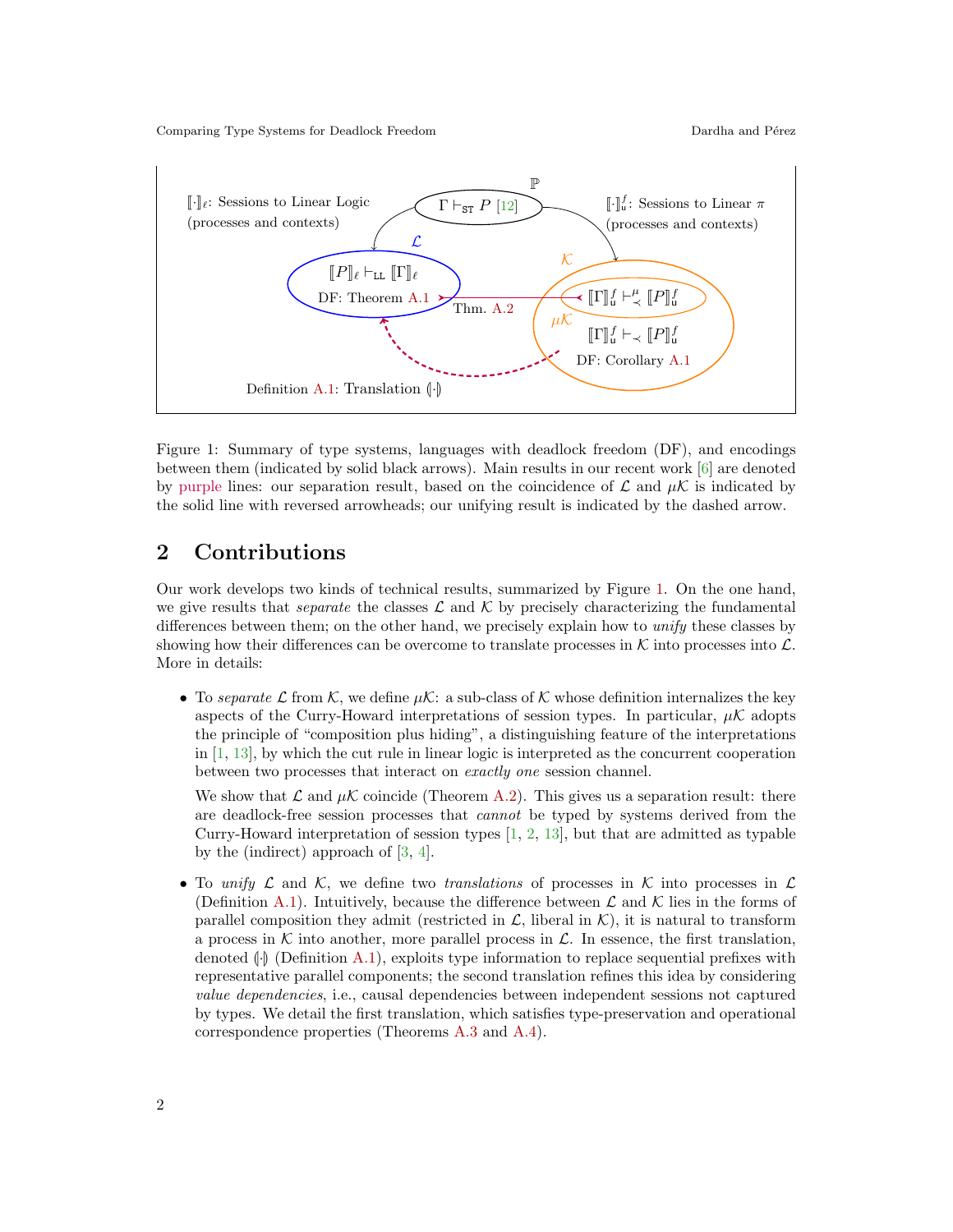## References

- <span id="page-2-2"></span>[1] Luís Caires and Frank Pfenning. Session types as intuitionistic linear propositions. In CONCUR 2010, volume 6269 of LNCS, pages 222–236. Springer, 2010.
- <span id="page-2-3"></span>[2] Luís Caires, Frank Pfenning, and Bernardo Toninho. Linear logic propositions as session types. Mathematical Structures in Computer Science, 26(3):367–423, 2016.
- <span id="page-2-14"></span>[3] Marco Carbone, Ornela Dardha, and Fabrizio Montesi. Progress as compositional lock-freedom. In Coordination Models and Languages - 16th IFIP WG 6.1 International Conference, COORDINA-TION 2014, Held as Part of the 9th International Federated Conferences on Distributed Computing Techniques, DisCoTec, volume 8459 of LNCS, pages 49–64. Springer, 2014.
- <span id="page-2-15"></span>[4] Ornela Dardha. Type Systems for Distributed Programs: Components and Sessions, volume 7 of Atlantis Studies in Computing. Springer / Atlantis Press, 2016.
- <span id="page-2-9"></span>[5] Ornela Dardha, Elena Giachino, and Davide Sangiorgi. Session types revisited. In PPDP'12, pages 139–150. ACM, 2012.
- <span id="page-2-0"></span>[6] Ornela Dardha and Jorge A. Pérez. Comparing type systems for deadlock freedom. J. Log. Algebraic Methods Program., 124:100717, 2022.
- <span id="page-2-6"></span>[7] Naoki Kobayashi. A type system for lock-free processes. Inf. Comput., 177(2):122–159, 2002.
- <span id="page-2-16"></span>[8] Naoki Kobayashi. Type systems for concurrent programs. In Formal Methods at the Crossroads: From Panacea to Foundational Support—Papers from the 10th Anniversary Colloquium of UNU/I-IST, the International Institute for Software Technology of the United Nations University, volume 2757 of LNCS, pages 439–453. Springer, 2002.
- <span id="page-2-7"></span>[9] Naoki Kobayashi. A new type system for deadlock-free processes. In CONCUR 2006, volume 4137 of LNCS, pages 233–247. Springer, 2006. Full version available at [http://www-kb.is.s.u-tokyo.](http://www-kb.is.s.u-tokyo.ac.jp/~koba/papers/concur2006-full.pdf) [ac.jp/~koba/papers/concur2006-full.pdf](http://www-kb.is.s.u-tokyo.ac.jp/~koba/papers/concur2006-full.pdf).
- <span id="page-2-8"></span>[10] Naoki Kobayashi. Type systems for concurrent programs. Extended version of [\[8\]](#page-2-16), Tohoku University. <www.kb.ecei.tohoku.ac.jp/~koba/papers/tutorial-type-extended.pdf>, 2007.
- <span id="page-2-1"></span>[11] Robin Milner, Joachim Parrow, and David Walker. A calculus of mobile processes, I. Inf. Comput., 100(1):1–40, 1992.
- <span id="page-2-5"></span>[12] Vasco T. Vasconcelos. Fundamentals of session types. Inf. Comput., 217:52–70, 2012.
- <span id="page-2-4"></span>[13] Philip Wadler. Propositions as sessions. In ICFP'12, pages 273–286, 2012.

## A Results

#### A.1 DF in Sessions, Linear  $\pi$  and Linear Logic

For any P, define live(P) if and only if  $P \equiv (\nu \tilde{n})(\pi . Q \mid R)$ , where  $\pi$  is an input, output, selection, or branching prefix.

<span id="page-2-10"></span>**Theorem A.1** (Deadlock Freedom). If  $P \vdash_{\text{LL}} \cdot \text{and live}(P)$  then  $P \longrightarrow Q$ , for some Q.

The following result states deadlock freedom by encodability, following [\[3\]](#page-2-14).

<span id="page-2-11"></span>**Corollary A.1.** Let  $\vdash_{ST} P$  be a session process. If  $\vdash_{\prec} [P]^f_u$  is deadlock-free then P is deadlock-free free.

#### A.2 Relating  $\mathcal{L}$ ,  $\mu \mathcal{K}$  and  $\mathcal{K}$

<span id="page-2-12"></span>Theorem A.2.  $\mathcal{L} = \mu \mathcal{K}$ .

<span id="page-2-13"></span>**Definition A.1** (Translation into  $\mathcal{L}$ ). Let P be such that  $\Gamma \vdash_{ST} P$  and  $P \in \mathcal{K}$ . The set of  $\mathcal{L}$ processes  $(\Gamma \vdash_{\text{ST}} P)$  is defined in Figure [2.](#page-3-2)